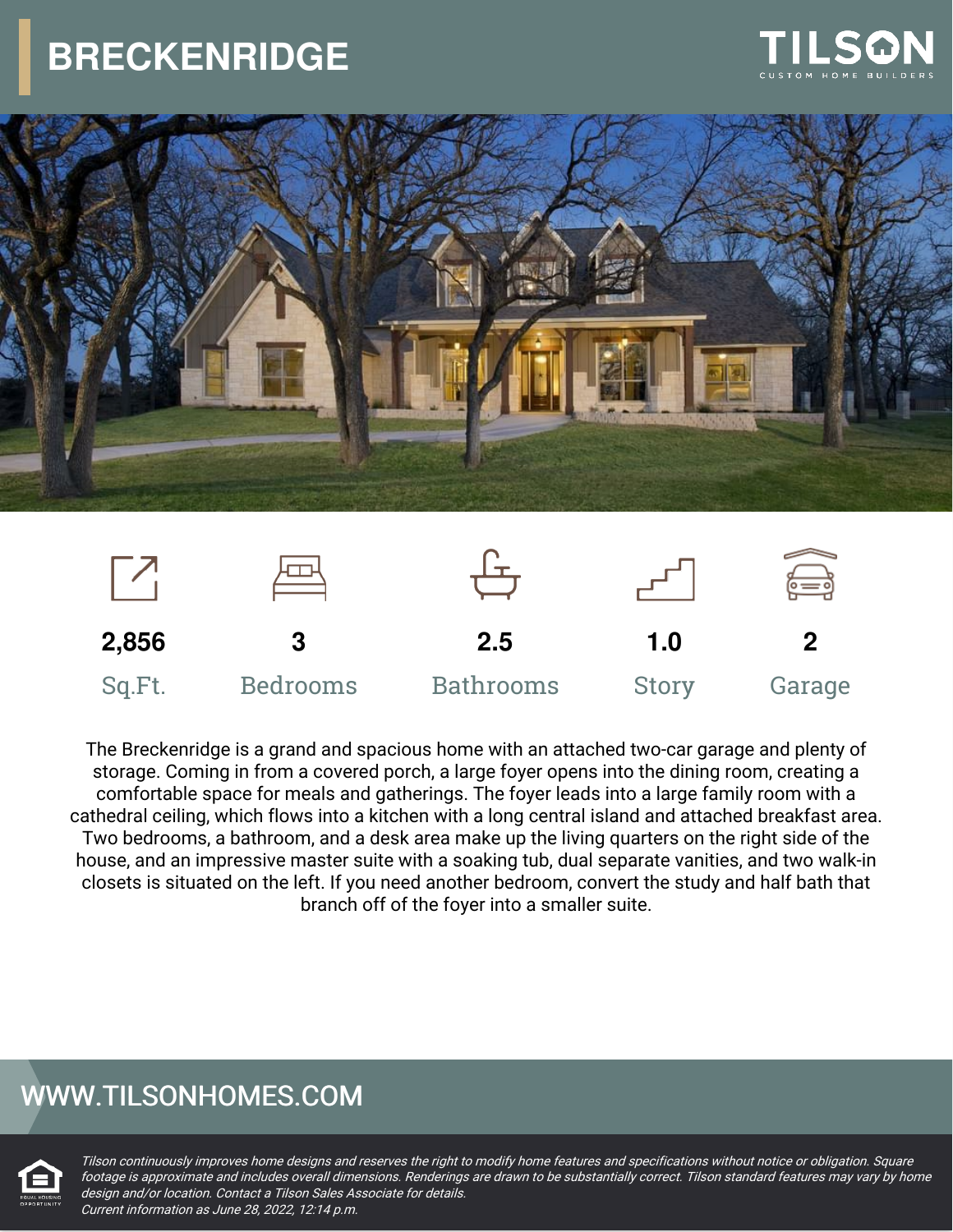





### WWW.TILSONHOMES.COM

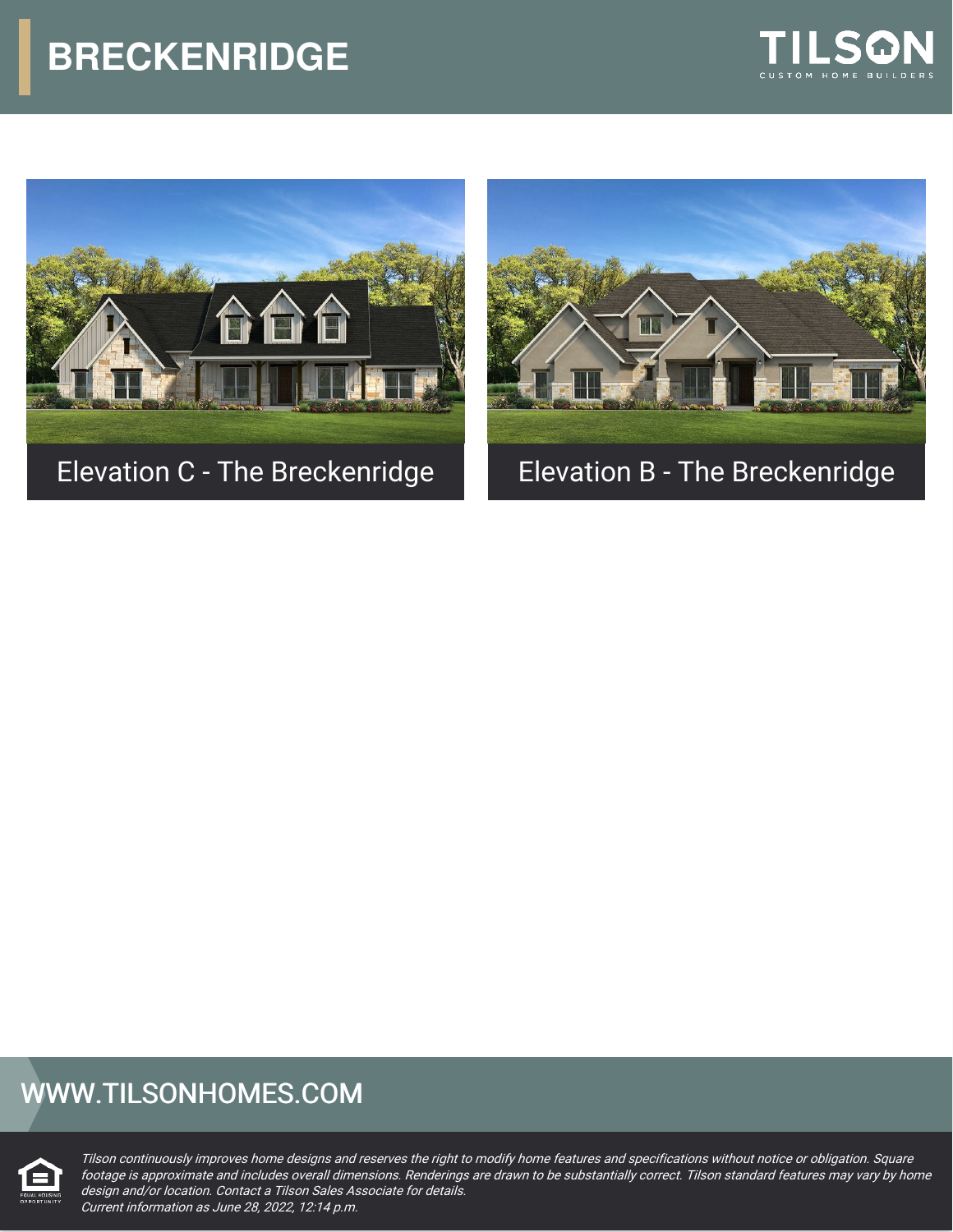

### **Single Story | The Breckenridge**



#### WWW.TILSONHOMES.COM